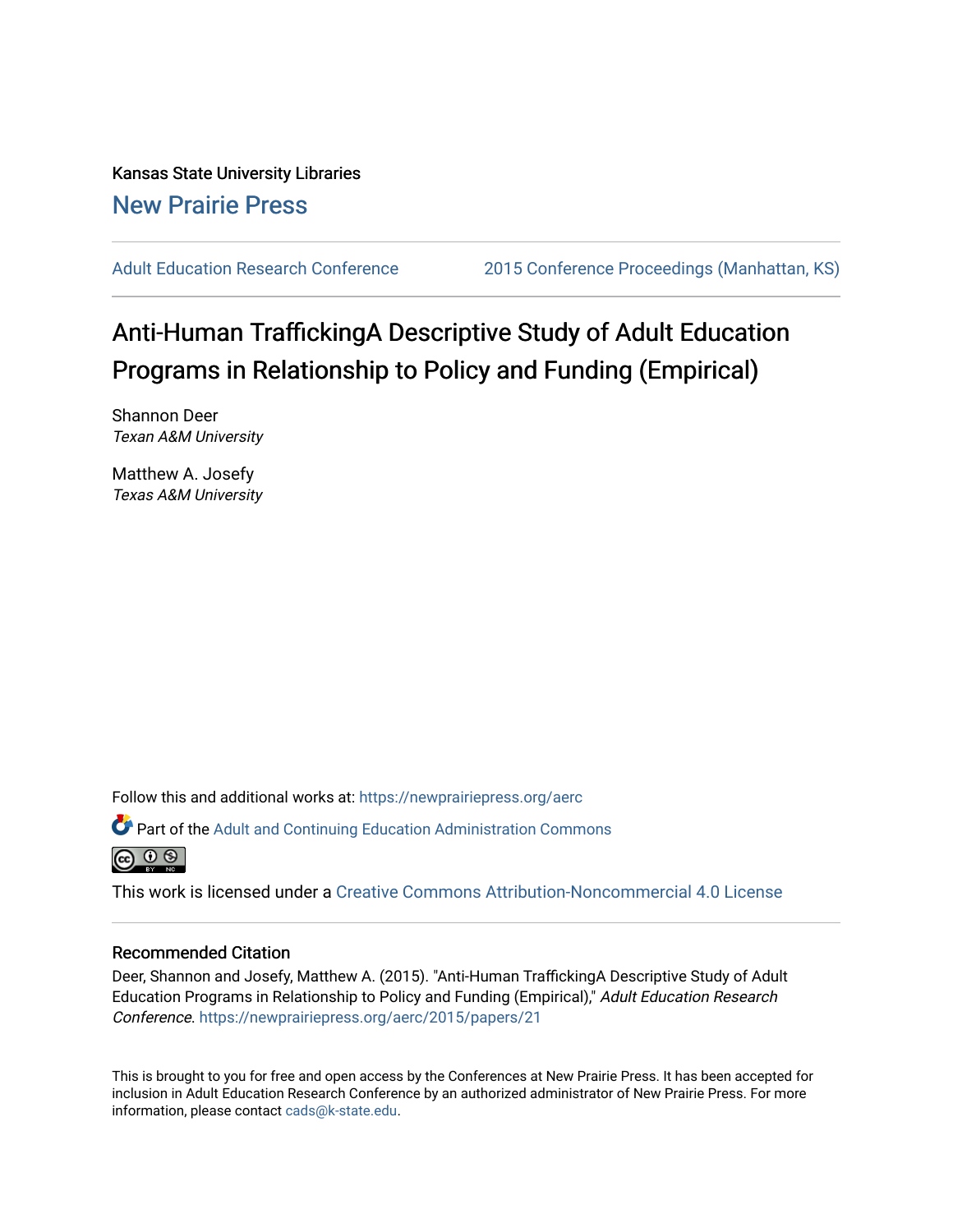# **Anti-Human Trafficking: A Descriptive Study of Adult Education Programs in Relationship to Policy and Funding (Empirical)**

Shannon Deer Texas A&M University

Matthew A. Josefy Texas A&M University

Keywords: anti-human trafficking, transnational social learning theory, feminist theory

**Abstract:** In this study, I describe anti-human trafficking organizations with an educational mission. Organizations vary based on educational approach, location, gender, and age served, and founder's gender. I categorize the organizations using these factors and illustrate organizations' characteristics and their impact on funding through descriptive statistics.

#### **Background**

Despite the challenges inherent in quantifying underground industries such as trafficking and modern slavery (Okech, Morreau, & Benson, 2011), several organizations have attempted estimates. The often-cited International Labour Organization (ILO) estimates 21 million people are currently subjected to forced labor, including 11.4 million women and girls. Of the 21 million working in forced labor, approximately 4.5 million individuals are enslaved for sexual exploitation (ILO, n.d.), 98% of which are estimated to be women and girls (USAID, 2013).

In 2000, the United Nations (UN) and the U.S. issued legislation designed to reduce the staggering trafficking in persons (TIPs) statistics (United Nations, 2000; U.S. Department of State, 2000). In 2012, the latest year reported, the U.S. government obligated \$77.4 million to governmental and non-governmental organizations (NGOs) for projects combatting TIPs (derived from U.S. Department of State, 2013). The funding illustrates a financial commitment by the U.S. government to reduce TIPs.

A review of anti-trafficking and anti-modern day slavery NGOs, relevant literature, and U.S. Department of State funding reports (U.S. Department of State, 2013) revealed different approaches used in the social movement to end trafficking. This study categorized education programs based on three identified educational approaches, consistent with those identified by Samarasinghe and Burton (2007). First, some organizations were created to generate awareness about global trafficking, an approach referred to in this study as *awareness education*. Second, NGOs provide education services to trafficked persons and/or communities participating in trafficking. Such programs include job reeducation, counseling, and community economic sustainability programs, which this study will call *empowerment education*. Third, additional education programs provide what this study terms *preventative education*, which includes, for example, educating susceptible communities and their law enforcement about traffickers' strategies.

The purpose of this study is to describe the organizations and programs designed to combat human trafficking through education, identify characteristics common to organizations receiving funding, and characterize any trends related to organizations' founding and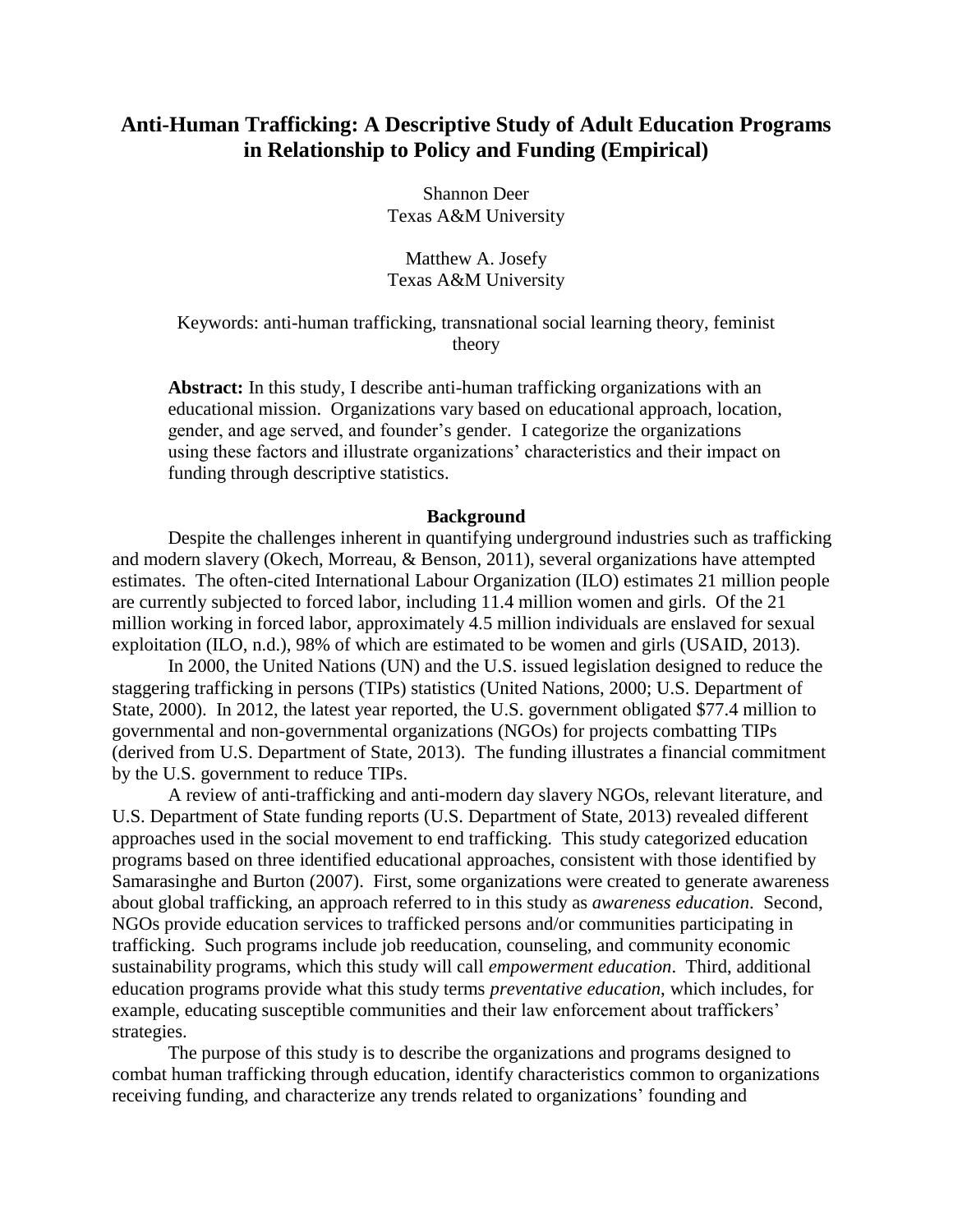categorization. In the adult education field, there is limited research related to education programs provided by NGOs (Hoff & Hickling-Hudson, 2011). To fulfill the identified need, this study attempts to establish a foundation for future research by providing a detailed picture of educational programs combating trafficking. The following theoretical frameworks support the study, the intersection of which will provide a unique approach to addressing the gap in existing literature.

### **Conceptual Framework**

The theoretical frameworks used included transnational social learning, categorization theory, and feminist theory. First, transnational social learning is concerned with organizations', such as NGOs', roles in learning and action for solving transnational social problems (Brown & Timmer, 2006). Transnational social learning was useful in framing educational organizations' motivations and educational approaches for this study.

Additionally, this study will use categorization theory, borrowed from management research, to summarize information describing anti-trafficking education efforts. When applied to organizations, categorization provides insight into how people view the organization (Baum & Lant, 2003; Porac et al., 1995; Vergne & Wry, 2014), including organizations' privileged or stigmatized status (Lakoff, 1987; Vergne, 2012), which may impact NGO funding.

In addition to using the three educational approaches as categories, this study categorized organizations based on the gender and age of individuals served by the NGO. Specifically, the study differentiated between organizations serving children only, women only, women and children, and individuals of all ages and gender. Similarly, the study categorized NGOs based on labor targets by differentiating between organizations serving individuals enslaved for sexual exploitation from those exploited for other labor forms. These categories were supported by feminist theories and critique related to trafficking coverage by the media and policy wording (Agustín, 2003a & 2003b; Doezema, 2001) and support evaluating category privilege or stigmatization.

#### **Research Design**

#### **Methodology**

A quantitative study, utilizing descriptive statistics, was selected to most effectively answer the research questions described below. The paucity of research related to trafficking organizations requires a descriptive study to better understand relevant organizations prior to further statistical analysis.

#### **Research Questions**

*RQ1: What is the distribution of NGOs based on educational approach? RQ2: What is the distribution of NGOs based on other shared characteristics, such as date of origin, individuals served, labor targets, or country served?*

*RQ3: What are average funding amounts and dispersion for NGO categories evaluated in RQ1 and RQ2?* 

#### **Data Collection**

*Population.* The population consists of all NGOs self-identifying as anti-human trafficking and/or anti-modern day slavery organizations registered with the Internal Revenue Service (IRS) in the US. Information for all IRS registered nonprofit organizations is included on GuideStar, which we used to establish our population by searching "trafficking" and "slavery". After removing duplications for organizations listed under both searches, 625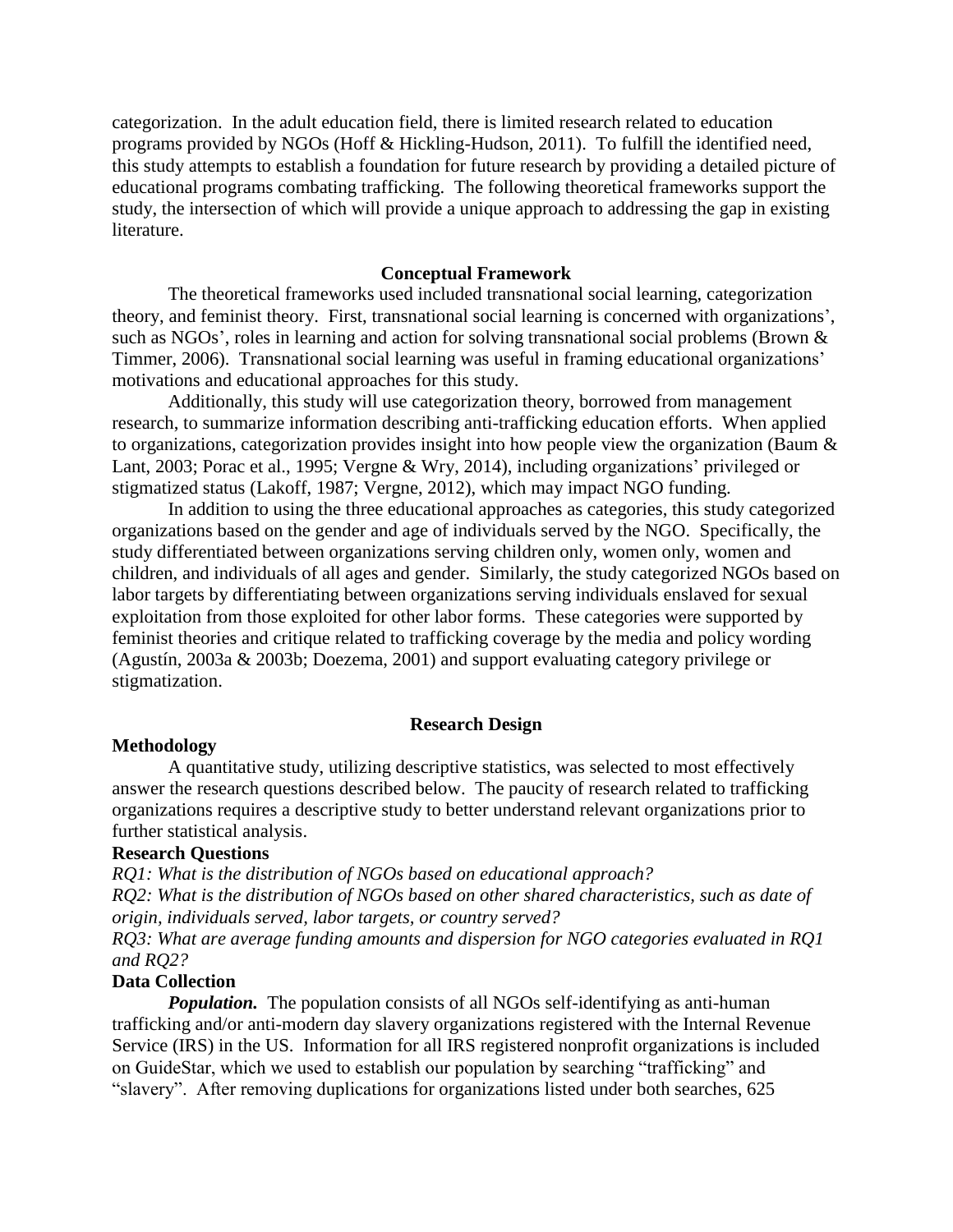organizations remained. Financial data, as reported by each organizations on the annual IRS filing form 990, was collected through the National Center for Charitable Statistics (NCCS). Years observed were 1999, one year before the TIPs legislation was passed by the US and the UN, through 2012, the latest year for form 990 data availability through NCCS. Organizations inactive from 1999 to 2012 or with a founding date after 2014 were eliminated due to a lack of financial data. The result was 3,594 entity-year observations for 451 distinct firms. The 451 remaining organizations were filtered for organizations with an educational purpose resulting in 313 organizations.

# **Measurement**

*Frequency distribution.* To address *RQ1* and *RQ3*, NGOs were categorized based on date of origin, educational approach, population served, and country served. A frequency distribution based on the number of organizations in each category was analyzed.

*Central tendency.* To address *RQ2*, mean for funding was calculated for each established category.

# **Data Analysis**

Frequencies and funding within each category were evaluated to identify privileged categories. A date of origin frequency distribution and average funding were evaluated for any potential connection between organizations' date of origin and policy issuance.

# **Findings**

Analyzing the data revealed several categories of organizations receiving higher average funding than organizations in other categories. The most pronounced difference was found in organizations founded by women or a man and a woman compared to organizations founded by only men or when the founder's gender was unknown. Female-founded organizations received average annual contributions of \$1.5 million compared to male-founded organizations receiving \$9.8 million. The frequency of female-founded organizations exceeded male-founded organizations at 107 organizations compared to 53, respectively. Table 1 shows

| <b>Founder Gender</b> | <b>Count</b> | <b>Percentage</b> | <b>Average Annual Funding</b> |
|-----------------------|--------------|-------------------|-------------------------------|
| Male                  | 53           | 17%               | \$9,826,132                   |
| Female                | 107          | 34%               | \$1,524,931                   |
| Male and Female       | 18           | 6%                | \$649,607                     |
| Unknown               | 135          | 43%               | \$4,896,413                   |
|                       | 313          | 100%              |                               |

Table 1. Frequency and mean annual contribution based on founder's gender

# Table 1

Another pronounced difference was found in organizations with an international affiliation. Organizations with international affiliation received \$11 million in average annual contributions. International affiliation was identified based on the organization's primary National Taxonomy of Exempt Entities (NTEE) code, which is assigned by the IRS. The next highest NTEE category received less than half the contributions with a \$5.5 million annual average. Further, based on average annual funding, organizations serving Africa received the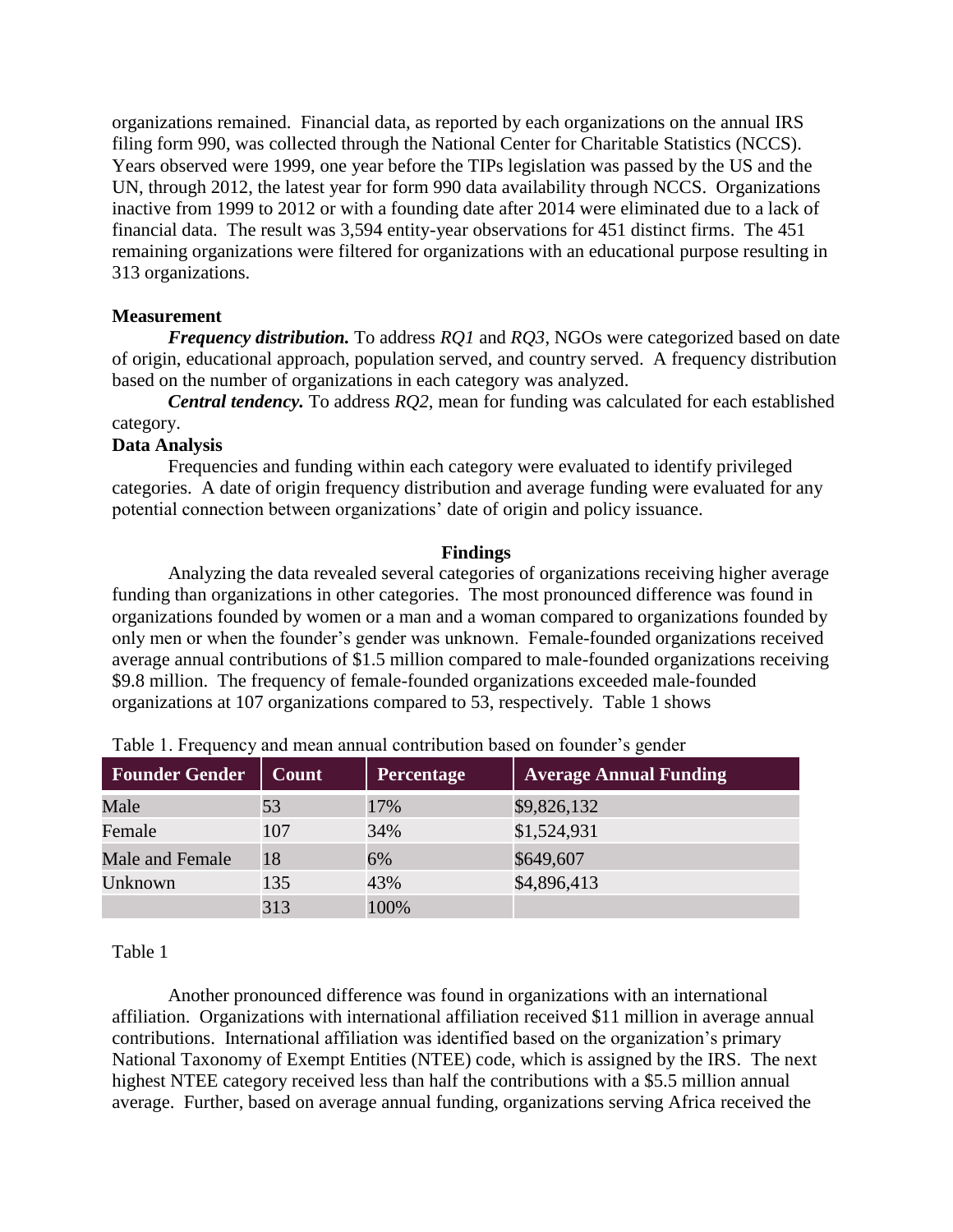most funding. Based on frequency, more organizations served in Asia than in any other international region with 13% of the organizations.

Additionally, 65% of organizations were founded after 2000, which is the year the TIPs legislation was passed by the US. However, organizations founded after 2000 are only receiving 2.55% of total average funding.

Other factors, such as age and gender of individuals served had less impact on variations in average annual contributions, as demonstrated in Table 2 below.

| <b>Characteristic</b>               | Count* | Percentage* | <b>Average Annual Funding</b> |  |  |  |
|-------------------------------------|--------|-------------|-------------------------------|--|--|--|
| <b>Religiously Affiliated</b>       | 95     | 30%         | \$7,784,228                   |  |  |  |
| <b>Child Focused</b>                | 160    | 51%         | \$5,898,400                   |  |  |  |
| Sex Trafficking/Slavery Focused 154 |        | 49%         | \$4,649,470                   |  |  |  |
| <b>Women Focus</b>                  | 139    | 44%         | \$3,444,202                   |  |  |  |

Table 2. Frequency and mean annual contribution based on other organizational characteristics

\*Organizations may be affiliated with more than one characteristic, so count should not total 313 nor percentage 100%

# Table 2

#### **Implications for Adult Education Theory, Practice, and Policy**

Attracting resources can be challenging for any organization and especially critical for organizations with a social mission (Frank, 2008), including this study's population. NGOs providing anti-trafficking related education services are competing with each other and other NGOs (Frumkin, 2002). This study and future research could help organizations prepare grant proposals in efforts to increase their funding likelihood.

Future research could investigate why female-founded organizations have lower average annual contributions than male-founded organizations. Gender discrimination is a wellestablished management theory in for-profit organizations (Eagly & Karau, 2002; Fay & Williams, 1993; Sexton & Bowman-Upton, 1990) with similar gender bias found in nonprofit organizations (Gibelman, 2003). In both contexts, women are underrepresented in leadership. In for-profit organizations, Fay and Williams (1993) found gender discrimination impacted women's ability to obtain start-up capital through bank loans. Investigating the impact of founder gender on nonprofit organizations' ability to secure funding is particularly interesting. In this study, I show donors seem to demonstrate the same biases toward female founders, similar to those evident in corporate funding decision making, despite their assumedly altruistic motives for donating. In corporate settings, management theorists have debated whether femalefounded organizations secure less funding because they are founded by women or because women position differently organizations they have founded (Bigelow, Lundmark, Parks & Wuebker, 2012). By studying the interaction between female-founded organizations and other category characteristics, a future study could determine if the founder's gender or how the company is positioned has a greater impact on their ability to secure funding in a nonprofit setting.

From a theoretical perspective, incorporating organizational theory from the management discipline provides adult education scholars with a new framework for program evaluation. This study and future related research provides a unique application and context for adult educators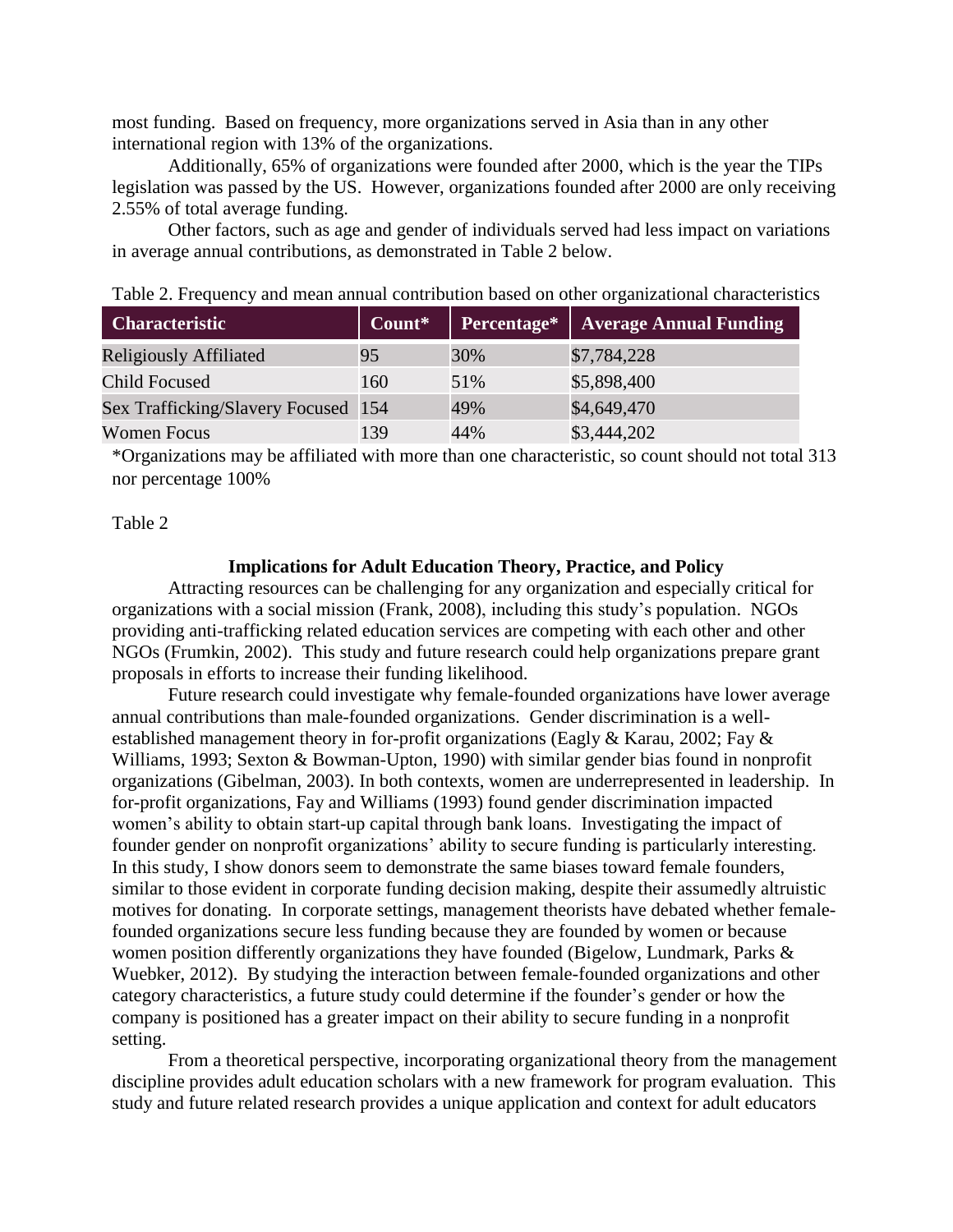using feminist theory. Finally, TIPs is a global social issue and education is an approach used in efforts to combat the problem. Therefore, this study provides increased opportunities for adult education scholars to make a contribution to global social justice theory and transnational social learning theory. Additionally, Samarasinghe and Burton (2007) identified a need for quantitative research to evaluate program effectiveness, for which this study hopes to provide a foundation.

Finally, this study contributes to adult education's understanding of potential policy impact on educational programs. The study evaluated NGO origin dates relative to the U.S. passing the Trafficking Victims Protection Act of 2000 (TVPA 2000) and the similar UN protocol in the same year. The study also provides insight to the impact policy wording and implementation practices have on educational NGOs' funding.

# **References**

- Agustín, L.M. (2003a). A migrant world of services. *Social Politics*, *10*(3), 377-396. doi: 10.1093/sp/jxg020
- Agustín, L.M. (2003b). Sex, gender, and migrations: Facing up to ambiguous realities. *Soundings*, *23*, 1-13. Retrieved from http://www.nswp.org/sites/nswp.org/ files/Sex%20Gender%20and%20Migrations%20-%20Facing%20up%20to%20 Ambiguous%20Realities.pdf
- Baum, J. & Lant, T. (2003). Hits and misses: Managers' (mis) categorization of competitors in the Manhattan hotel industry. *Advances in Strategic Management*, 20, 119-156. doi: 10.1016/S0742-3322(03)20004-8
- Bigelow, L., Lundmark, L., Parks, J. M., & Wuebker, R. (2012). Skirting the issues: Experimental evidence of gender bias in IPO prospectus evaluations. *Journal of Management, 40*(6), 1732-1759. doi: 10.1177/0149206312441624
- Brown, L. D. & Timmer, V. (2006). Civil society as catalysts for transnational social learning. *Voluntas: International Journal of Voluntary and Nonprofit Organizations*, 17(1), 1-16. doi: 10.1007/s11266-005-9002-0
- Desyllas, M.C. (2007). A critique of the global trafficking discourse and U.S. policy. *Journal of Sociology & Social Welfare, 34*(4), 57-79. Retrieved from http://web.ebscohost.com
- Doezema, J. (2001). Ouch! Western feminists' "wounded attachment" to the third world prostitute. *Feminist Review, 67*, 16–38. Retrieved from http://www.jstor.org/stable/1395529
- Eagly, A. H. & Karau, S. J. (2002). Role congruity theory of prejudice toward female leaders. *Psychological Review, 109*(3), 573-598. doi: 10.1037//0033-295X.109.3.573
- Fay, M. & Williams, L. (1993). Gender bias and the availability of business loans. *Journal of Business Venturing, 8*, 363-376. [doi:10.1016/0883-9026\(93\)90005-P](http://dx.doi.org/10.1016/0883-9026%2893%2990005-P)
- Frank, C. (2008). Stemming the tide of mission drift: microfinance transformation and the double bottom line. *Women's World Banking Focus Notes*. Retrieved from http://www.womensworldbanking.org/wp-content/uploads/imported/pdf/english/ stemming\_the\_tide\_of\_mission\_drift\_microfinance\_transformations\_and\_the\_double\_bo ttom\_line.pdf
- Frumkin, P. (2002). *On Being Nonprofit*. Cambridge, MA: Harvard University Press.
- Gibelman, M. (2003). The nonprofit sector and gender discrimination: A primary investigation into the glass ceiling. *Nonprofit Management and Leadership, 10*(3), 251-269. doi: 10.1002/nml.10303